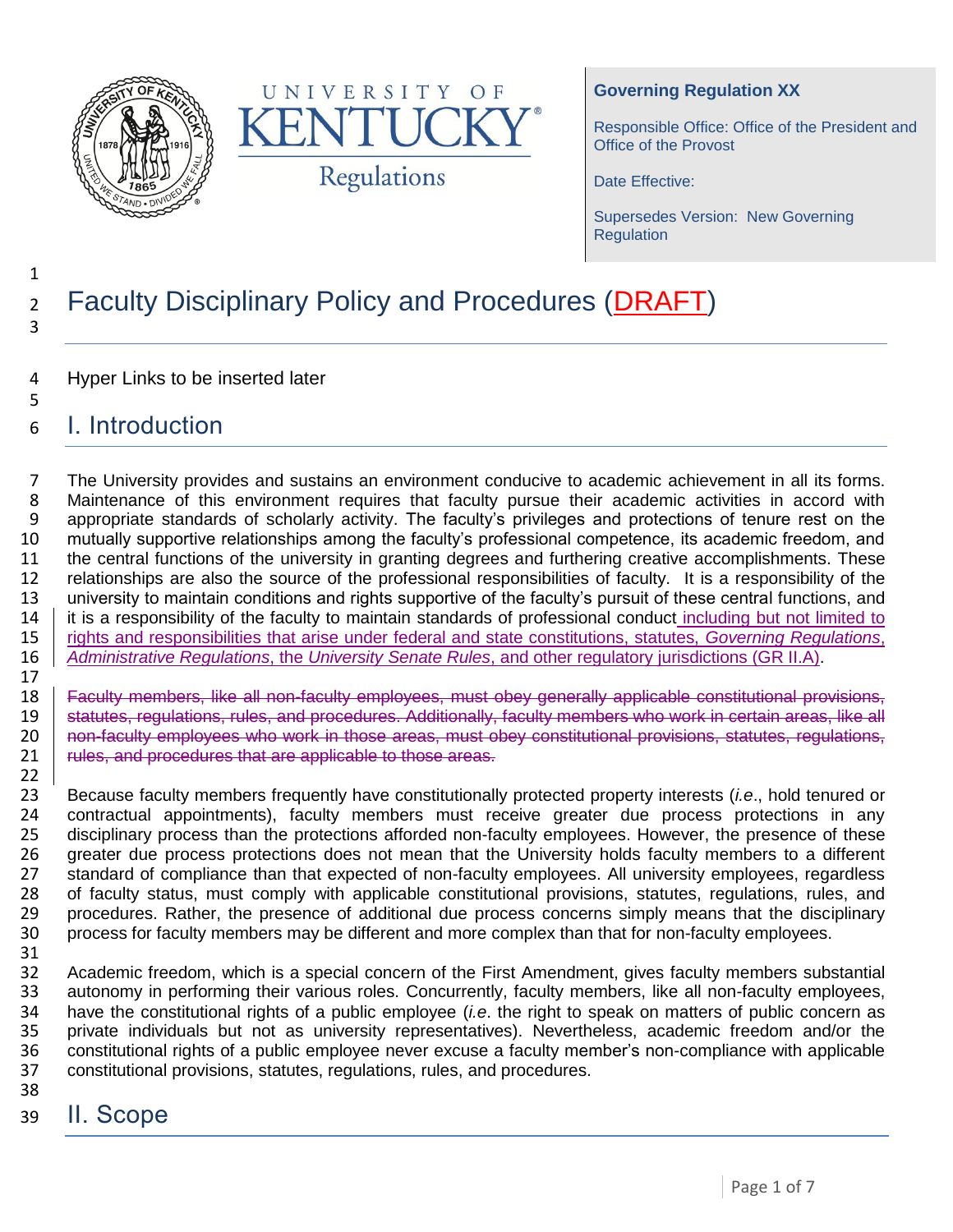40 This regulation is applicable to all faculty members. For purposes of this regulation, "faculty members"<br>41 means an individual holding the title of professor, associate professor, assistant professor, senior lecturer, means an individual holding the title of professor, associate professor, assistant professor, senior lecturer, lecturer, and any other title with responsibilities comparable to the aforementioned titles. This definition applies to faculty regardless of their title series appointment, their distribution of effort agreement, any administrative appointments in addition to faculty academic appointments, standing as tenured or non- tenured, visiting or permanent, emeritus or active, and full-time or part-time status. The definition of 46 university faculty in this regulation is broader than the definition of faculty in other regulations and in HR<br>47 Policy 4.0. Policy 4.0.

48<br>49

60

66

83

49 This regulation does not apply to faculty performance review or expectations for scholarly activity for<br>49 purposes of appointment, reappointment, promotion, and tenure. Faculty performance review and purposes of appointment, reappointment, promotion, and tenure. Faculty performance review and 51 expectations for scholarly activity are covered in other Administrative Regulations (AR), as well as 52 regulations that describe for each title series the expected activities and criteria for promotion and tenure -<br>53 regular, extension, special, research, clinical, etc. regular, extension, special, research, clinical, etc.

54<br>55 This regulation is separate and distinct from independent proceedings of enforcement of clinical rights and 56 | clinical responsibilities that arise under the Joint Commission mandated UK HealthCare Medical Staff By-<br>57 laws, the federally mandated University's research misconduct policy, or the federally mandated Title IX laws, the federally mandated University's research misconduct policy, or the federally mandated Title IX 58 Sexual Assault procedures. Faculty members who are subject to disciplinary proceedings under these 59 procedures may be subjected to additional disciplinary proceedings under this regulation.

61 This regulation also does not describe the proceedings for the revocation of tenure or for the termination of 62 academic appointments of faculty members who do not have tenure.

- 63<br>64 The procedures established by this regulation do not supersede Governing Regulations or Administrative 65 Regulations that specifically permit appeal to, or appearances before, the Board or a Board Committee.
- 67 III. Entities Affected
- 68 This regulation will apply to all faculty members as defined in this regulation.
- 69 70 IV. Procedures

71 The following procedures govern the handling of unacceptable conduct by a faculty member. 72

73 For purposes of computing deadlines under these procedures, if the deadline falls on a Sunday, Monday, 74 university-recognized holiday or day when the University's Office of the President is closed, the deadline is 75 automatically extended to the next day when the University's Office of the President is open. automatically extended to the next day when the University's Office of the President is open.

76<br>77 A. Allegations

78 79 Any person may make a complaint against a faculty member by making allegations to the chair of a 80 faculty member's department or the Dean of the faculty member's college or to an appropriate university 81 official. Additionally, routine university operations, such as audits or compliance reviews, may result in allequations against a faculty member. allegations against a faculty member.

84 In the event of either allegations reported initially to a chair and subsequently to a Dean or allegations<br>85 Theorted directly to a Dean, the Dean must inform the General Counsel. In consultation with the General 85 reported directly to a Dean, the Dean must inform the General Counsel. In consultation with the General<br>86 Counsel, the Dean and the General Counsel will determine (1) whether an investigation should be 86 Counsel, the Dean and the General Counsel will determine (1) whether an investigation should be 87 conducted, and (2) if so, the appropriate university office(s) to conduct an investigation. The context of 88 the allegation will dictate the time at which the accused faculty member is informed of the allegation. For<br>89 purposes of this regulation, a dean may designate an appropriate associate dean and the General 89 purposes of this regulation, a dean may designate an appropriate associate dean and the General<br>80 Counsel may designate an associate counsel or non-university counsel retained by the General Counsel 90 Counsel may designate an associate counsel or non-university counsel retained by the General Counsel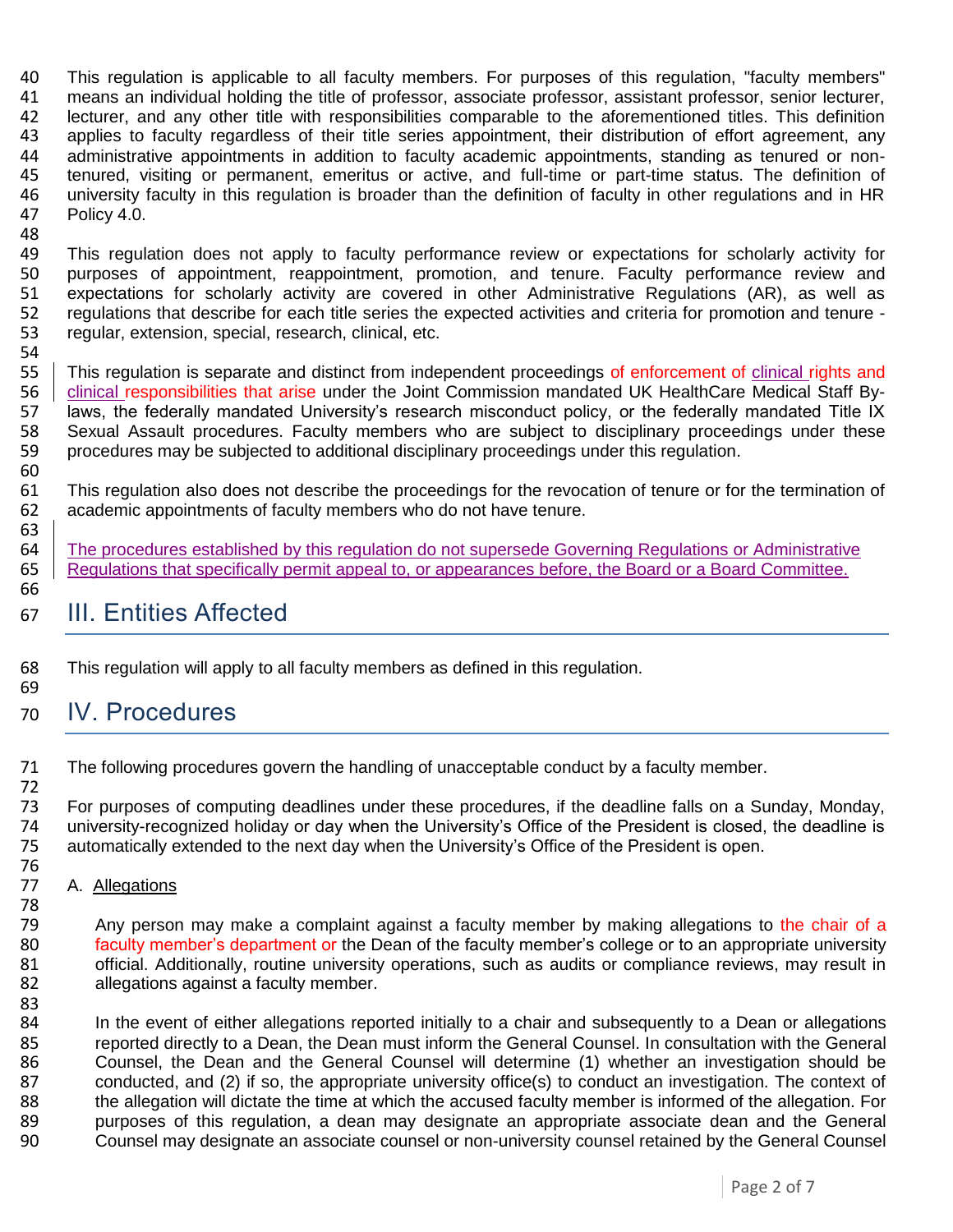- to handle the allegation.
- B. University Investigation

94<br>95 Depending on the nature of the allegation, the appropriate university office(s) (*e.g*., Institutional Equity and Equal Opportunity, Internal Audit, UK HealthCare Corporate Compliance, UK Police, UK Athletics 97 Compliance, Office of Legal Counsel, etc.) will conduct the investigation. The report will include findings<br>98 of fact. a conclusion as to whether a violation occurred, and, if a violation did occur, a non-binding of fact, a conclusion as to whether a violation occurred, and, if a violation did occur, a non-binding recommendation regarding disciplinary action (*i.e.,* sanctions). The Office(s) conducting the investigation 100 will submit the investigation report to the General Counsel. The General Counsel will transmit the report<br>101 to the Complainant (if known) and the Dean of the faculty member's college. If an investigation finds to the Complainant (if known) and the Dean of the faculty member's college. If an investigation finds nothing to support an allegation, the General Counsel will transmit these findings to the Dean, the Complainant (if known), and the accused faculty member.

104<br>105 Trivial allegations against a faculty member, particularly by a member of the University community, may rise to the level of harassment and bring the Complainant under scrutiny as delineated in these regulations.

- C. Notification and Mediation
- 111 1. If the report indicates a violation has occurred, the Dean will notify the faculty member as soon as feasible and preferably within one (1) day. The Dean will provide the faculty member with an opportunity to review the investigation report. The faculty member may submit a written response to 114 the Dean and General Counsel within seven (7) days of notification by the Dean. The Dean may extend this response period by an additional seven (7) days on oral or written request by the faculty member.
- 2. The Dean will schedule a meeting with the faculty member and the faculty member's chair, which will be held within twenty-one (21) days of the Dean's notification to the faculty member. The purpose of 120 the meeting is for the Dean, the chair and the faculty member to attempt to reach an agreement as<br>121 to whether a violation occurred and, if so, an appropriate sanction. In cases where the faculty to whether a violation occurred and, if so, an appropriate sanction. In cases where the faculty member elects to have personal legal counsel at the meeting(s) with the Dean and chair, an attorney from the Office of Legal Counsel must also be present. It is to be hoped that the majority of cases will be resolved at this stage through mediation.
- 3. Sanctions are defined, for the purposes of this entire document, as the following:
- **•** Verbal reprimand
- 129 Written censure
- **•** Restitution to the University for actual monetary damage suffered by the University through misuse or unauthorized use of University property
- **•** Loss of specific privileges including, but not limited to, loss of access to University Pro-Card or travel funds
- **••** Removal from supervisory role and loss of title associated with that role
- 135 e Reduction in salary for a fixed period of time
- **Demotion in rank, but only if promotion was based on a fraudulent dossier**
- **Suspension with or without pay for a fixed period of time**
- Relocation and/or loss of space currently occupied by the faculty member
- **Denial or curtailment of emeritus status, if applicable**
- **•** Recommending to the President and Board of Trustees that the faculty member in question be dismissed from the employ of the University
- 143 Suspension is defined, for the purposes of this entire document, as (need definition here).
- 4. If the issue is resolved during the meeting/mediation, the Dean will notify the General Counsel. The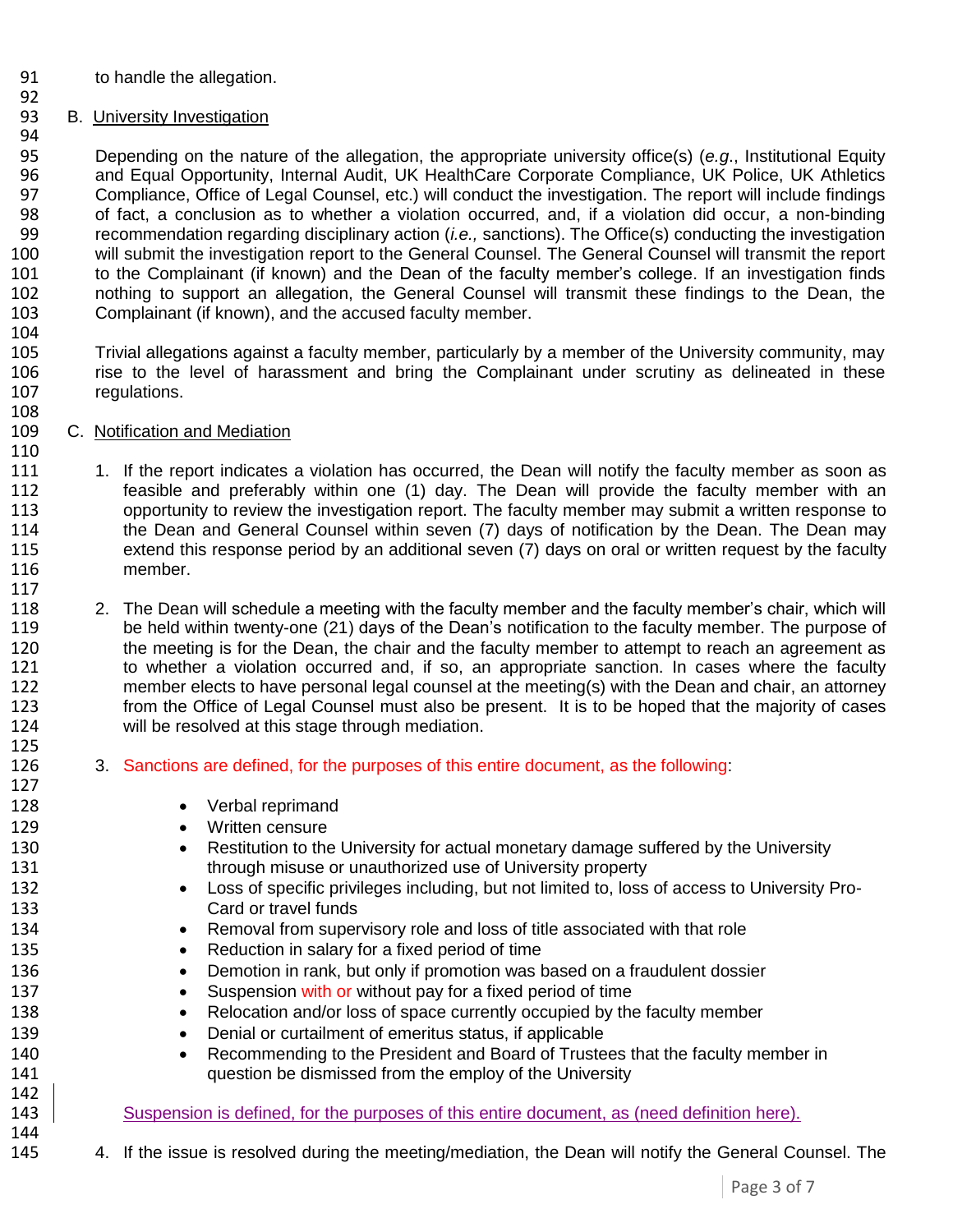- General Counsel must approve any proposed agreement before its implementation.
- 5. If the Dean and faculty member fail to reach an agreement during the meeting as to whether a violation occurred, the matter is referred to a Faculty Inquiry Panel. The Dean will notify the General Counsel that no agreement was reached on whether or not a violation occurred. The General Counsel will then initiate the process leading to the selection of a Faculty Inquiry Panel by contacting the Chair of the University Senate Council.
- 6. If the Dean and the faculty member agree that a violation occurred but disagree on the appropriate 155 sanction, the issue of sanction will be referred to the Provost, who will decide an appropriate<br>156 sanction within seven (7) days. As described below, the faculty member may appeal the Provost's sanction within seven (7) days. As described below, the faculty member may appeal the Provost's decision.
- D. Selection of the Faculty Disciplinary Panel Pool
- 161 1. After seeking nominations for the University Senate, the University Senate Council will provide the President with the names of at least twenty-five (25) faculty members eligible to serve in the Faculty Disciplinary Panel Pool. Efforts will be made by the University Senate Council to ensure that the Faculty Disciplinary Panel Pool includes [1] at least one tenured faculty member from each college and [2] at least one untenured faculty member from each of the Clinical and Research Title Series at 166 the rank of professor or associate professor.
- 2. The President appoints the members of the Faculty Disciplinary Panel Pool from nominations submitted by the University Senate Council.
- E. Faculty Inquiry Panel

- 173 1. The Faculty Inquiry Panel is a three-person panel comprised of (1) one tenured faculty member 174 selected at random by a uniform random number generator from the Faculty Disciplinary Hearing Panel Pool (See Section E. below); (2) the Vice-President for Human Resources or a designee; and (3) an associate provost selected by the Provost. The rationale for the panel member from Human Resources is to ensure a balance in evaluating cases involving faculty *versus* those involving staff, and the rationale for the associate provost is to ensure a balance in evaluating cases across colleges. The General Counsel will notify the University Senate Council Chair that there is a need 180 for a Faculty Inquiry Panel and the Chair of the University Senate Council will select a faculty member at random from the Faculty Disciplinary Hearing Panel Pool using a uniform random 182 number generator. If the allegation involves a chair or dean, the Faculty Inquiry Panel will be 183 expanded to include three tenured faculty members, who hold appointments in colleges other than 184 that of the chair or dean and who will be selected at random by a uniform random number generator from the Faculty Disciplinary Hearing Panel Pool (See Section E. below); (2) the Vice-President for **Human Resources or a designee; and (3) an associate provost selected by the Provost.**
- 2. The Faculty Inquiry Panel is responsible for determining whether there is probable cause to believe 189 a violation has occurred. The Faculty Inquiry Panel is limited to a review of the initial investigation<br>190 seeport and the faculty member's written response, if any. The Faculty Inquiry Panel may interview report and the faculty member's written response, if any. The Faculty Inquiry Panel may interview the faculty member, the chair and the Dean, but the Faculty Inquiry Panel may not conduct a further investigation. The Faculty Inquiry Panel may consider new findings of fact that were not considered in the original investigation and that are provided by the General Counsel.
- 3. If the Faculty Inquiry Panel, by a majority vote, finds there is probable cause to believe a violation has occurred, the case is referred to a Faculty Hearing Panel. The Faculty Inquiry Panel will send notification *via* electronic mail of this finding to the Dean, the Complainant (if known), the faculty member, and the General Counsel.
- 4. If the Faculty Inquiry Panel, by a majority vote, finds that there is no probable cause to believe a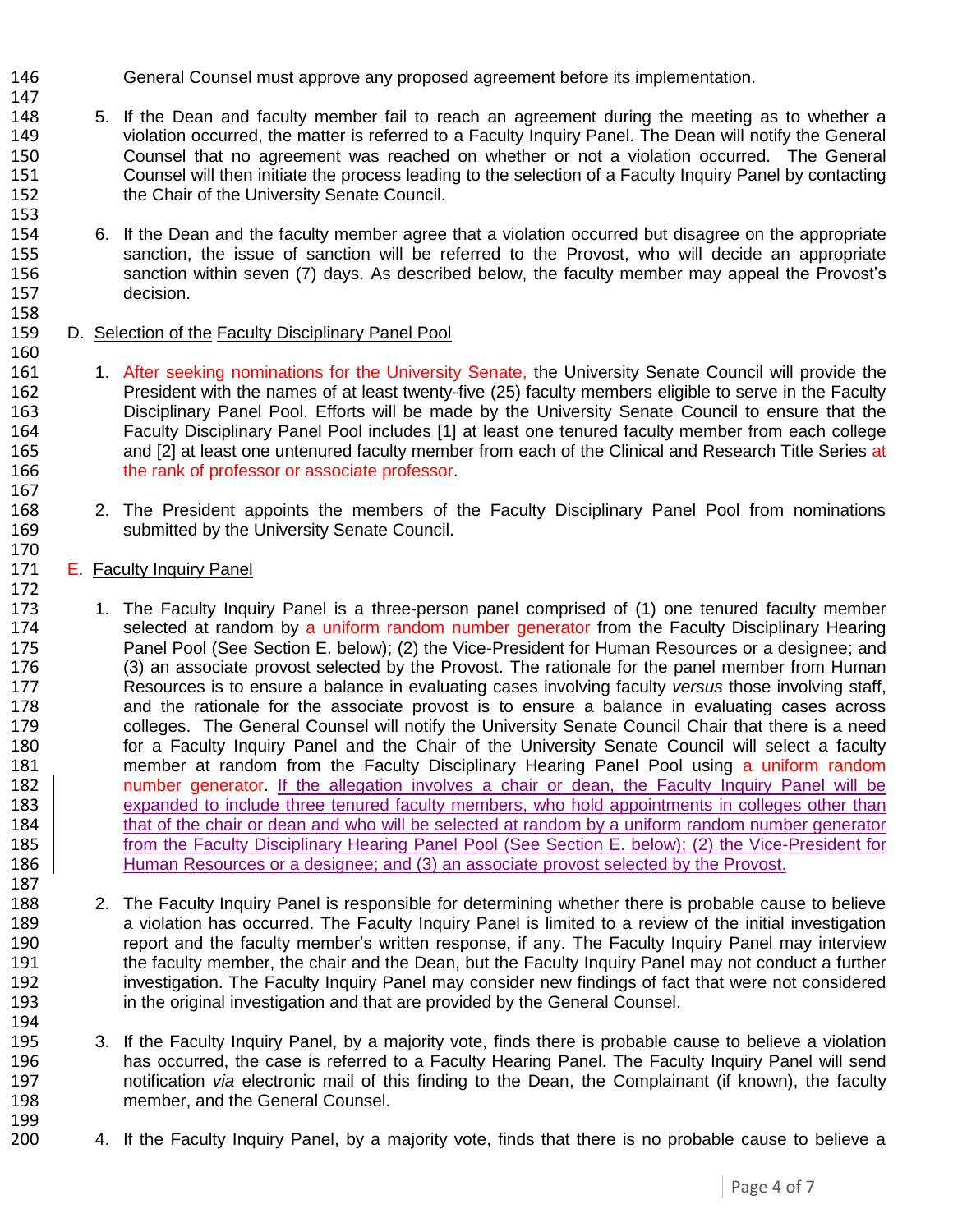- 201 violation has occurred, the case is dismissed. The Faculty Inquiry Panel will send Notification of this<br>202 finding to the Dean, the Complainant (if known), the faculty member, and the General Counsel. finding to the Dean, the Complainant (if known), the faculty member, and the General Counsel.
- F. Faculty Hearing Panel

- 1. The Faculty Hearing Panel is comprised of five (5) faculty members, who are selected at random by 207 the Senate Council Chair from the Faculty Disciplinary Panel Pool using a uniform random number<br>208 **1998 Taylor Contracts** and the members who occupy a position of administrative supervision over faculty generator. Faculty members who occupy a position of administrative supervision over faculty personnel (*i.e*., individuals with greater than or equal to 50% administrative effort or individuals with an administrative assignment at the level of chair or above) are ineligible to serve in the Faculty Disciplinary Panel Pool. A person who served on the Faculty Inquiry Panel may not serve on the Faculty Hearing Panel in the same case. Any member of the Faculty Hearing Panel who has personal involvement or prior factual knowledge of the case (*i.e*., knowing something pertinent to the 214 case before it occurs publicly) will recuse himself or herself. If a Faculty Hearing Panel member<br>215 chooses recusal, then a new member will be chosen at random from the Pool by the Senate Council chooses recusal, then a new member will be chosen at random from the Pool by the Senate Council 216 Chair using a uniform random number generator.
- 218 218 2. The General Counsel, upon receipt of a report from the Faculty Inquiry Panel that there is probable cause to believe a violation has occurred, will notify the Senate Council Chair that a Faculty Hearing Panel is needed.
- 3. The Chair of the University Senate Council will select members of the panel at random from the **Faculty Disciplinary Panel Pool using a uniform random number generator. The Senate Council** 224 Chair will contact faculty members to serve on the Faculty Hearing Panel within seven (7) days of<br>225 The Council will contrication from the General Counsel. The Chair of the University Senate Council will receiving notification from the General Counsel. The Chair of the University Senate Council will 226 inform potential members of the Faculty Hearing Panel that the case involves a named faculty member in a particular college.
- 4. Once a Faculty Hearing Panel is selected, the Dean and faculty member may each exclude one 230 member from the Panel. If either the Dean or faculty member excludes a Panel member, then the<br>231 Senate Council Chair will select a new member or members at random from the Faculty Disciplinary Senate Council Chair will select a new member or members at random from the Faculty Disciplinary 232 Panel Pool using a uniform random number generator. When such exclusions occur, the seven-day period for appointing the Faculty Hearing Panel will be extended by an additional seven (7) days.
- 5. The Faculty Hearing Panel will conduct the hearing within thirty (30) days of receiving the referral unless the Provost extends the time period in extraordinary circumstances. The Dean, through a representative of the Office of Legal Counsel, will present the case against the faculty member. The accused faculty member, either *pro se* or with the assistance of an attorney, may present a defense. The parties may call witnesses, cross-examine the other party's witnesses, and present other 240 evidence; however, as this is an administrative hearing, formal rules of evidence and procedure do<br>241 on the Faculty Hearing Panel may admit any evidence of probative value in determining the not apply. The Faculty Hearing Panel may admit any evidence of probative value in determining the issues involved.
- 6. The burden of proof standard is a preponderance of evidence, (*i.e*., more likely than not). The burden of demonstrating that a violation occurred is on the representative of the Office of Legal Counsel, and the accused faculty member is presumed to be innocent.
- 7. After the hearing, the Faculty Hearing Panel will consider the evidence presented at the hearing, and issue written findings of fact and conclusions of law (*i.e.*, conclusion regarding violation) within seven<br>250 (7) davs of the conclusion of the hearing. If a member of the Faculty Hearing Panel dissents with the (7) days of the conclusion of the hearing. If a member of the Faculty Hearing Panel dissents with the majority decision, that member may submit a written explanation of his/her dissension. The Faculty Hearing Panel will send the written findings and decision to the Provost, the Dean, the Complainant (if known), the accused faculty member, and the General Counsel.
- 8. If the Faculty Hearing Panel finds the accused faculty member guilty of the violation, the Panel will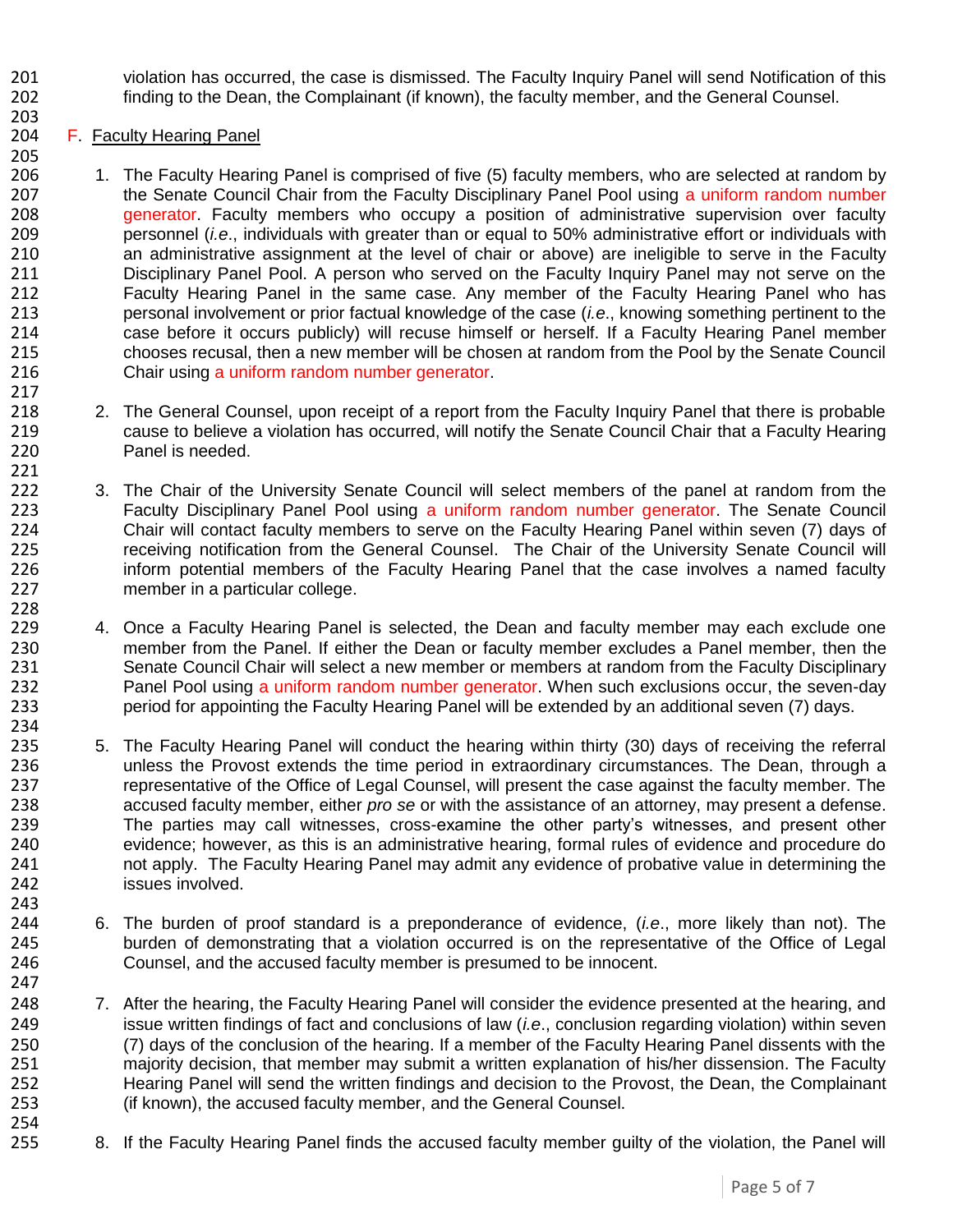recommend non-binding sanctions to the Provost. 

## G. Appeals and Sanctions

 This section covers appeals arising out of the decision and non-binding recommendations from the 261 Faculty Hearing Panel and the sanctions recommended by the Provost. The procedures established by this regulation do not supersede *Governing Regulations* or *Administrative Regulations* that 263 specifically permit appeal to, or appearances before, the Board or a Board Committee.

- 1. Within seven (7) days of receipt of the Hearing Panel's decision determining guilt or innocence, 266 either the Dean or the accused faculty member may appeal to the President. If the faculty member **or Dean does not file an appeal, the decision of the Faculty Hearing Panel as to guilt or innocence** will be final.
- 270 2. On an appeal of the Faculty Hearing Panel's decision concerning quilt or innocence, the President will review the factual findings for clear error and the conclusions of law *de novo*. In determining whether the factual findings are clearly erroneous, the President will determine whether substantial evidence supports the factual findings. The President will render a final decision on guilt or innocence within seven (7) days. If the President determines the faculty member is guilty, the President will remand the matter to the Provost for an imposition of sanctions.
- 3. When the faculty member has been determined to be guilty and when all appeals concerning guilt or innocence have been completed (*i.e*., time to appeal has expired or the President has rendered a decision), the Provost will determine the appropriate sanctions.
- 4. In making this determination, the Provost is guided, but not bound, by the Faculty Hearing Panel's recommendation, if any, concerning sanctions. If the Faculty Hearing Panel found the faculty 283 member to be innocent, but the President reversed on appeal, there will be no Faculty Hearing<br>284 Panel recommendation. The Provost may impose a range of sanctions from verbal reprimand to Panel recommendation. The Provost may impose a range of sanctions from verbal reprimand to initiation of termination and tenure revocation proceedings in accordance with KRS § 164.230 and Governing Regulation X. The Provost will send notification of the decision on sanctions to the Dean, 287 the faculty member, the Complainant (if known), and the General Counsel.
- 5. Within seven (7) days of receipt of the Provost's decision regarding sanctions, the accused faculty member may appeal the Provost's decision regarding sanctions to President. On an appeal of the sanctions, the President will consider whether the sanction is reasonable in light of sanctions imposed on similarly situated staff members and similarly situated faculty in other colleges. The President will render a final decision regarding sanctions within seven (7) days.
- 295 6. Sanctions will not take effect until the time to appeal the sanctions has expired or the President has 296 rendered his decision.

# V. Retaliation

 Retaliation is prohibited. Retaliation occurs when an adverse action is taken against a covered individual because he or she engaged in a protected activity (*i.e*., reporting discrimination or participating in an investigation of a discrimination report). (See AR 6.1) 

# VI. Administrative Leave-With-Pay During the Process

 At any time during the process beginning with receipt of an allegation, the Provost, after consultation with and on the advice of the General Counsel, may initiate immediate, involuntary administrative leave-with-pay. The Provost may impose additional conditions as part of the administrative leave-with-pay.